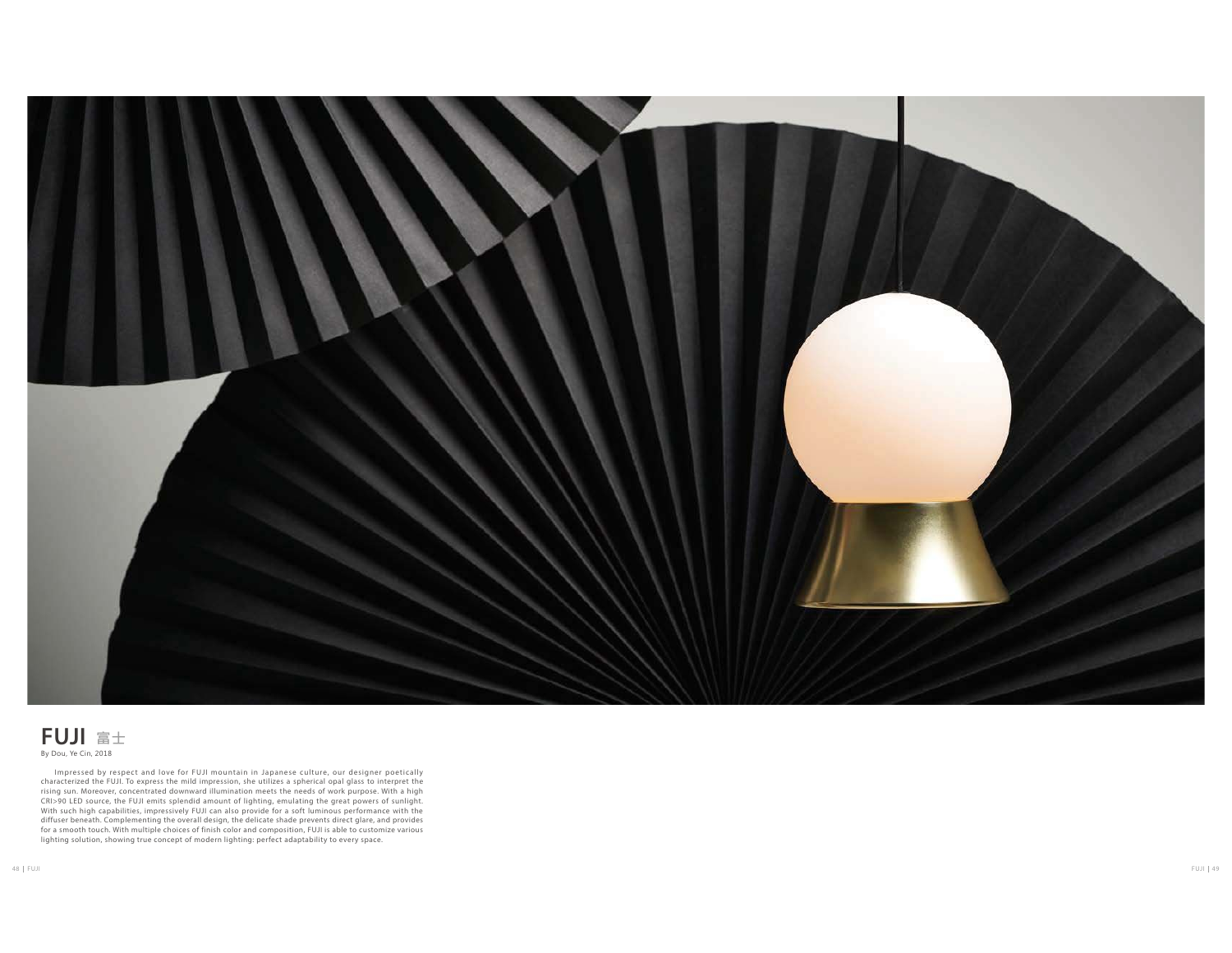









**FUJI Pendant<br>SLD-1011P<br>LED 1 x 8.5W (3000K, CRI 90, 550lm)<br>Built-in dimmable driver<br>Black PVC wire** 

Materials : mouth-blown glass, steel Color : matt brass/ matt black Canopy : black